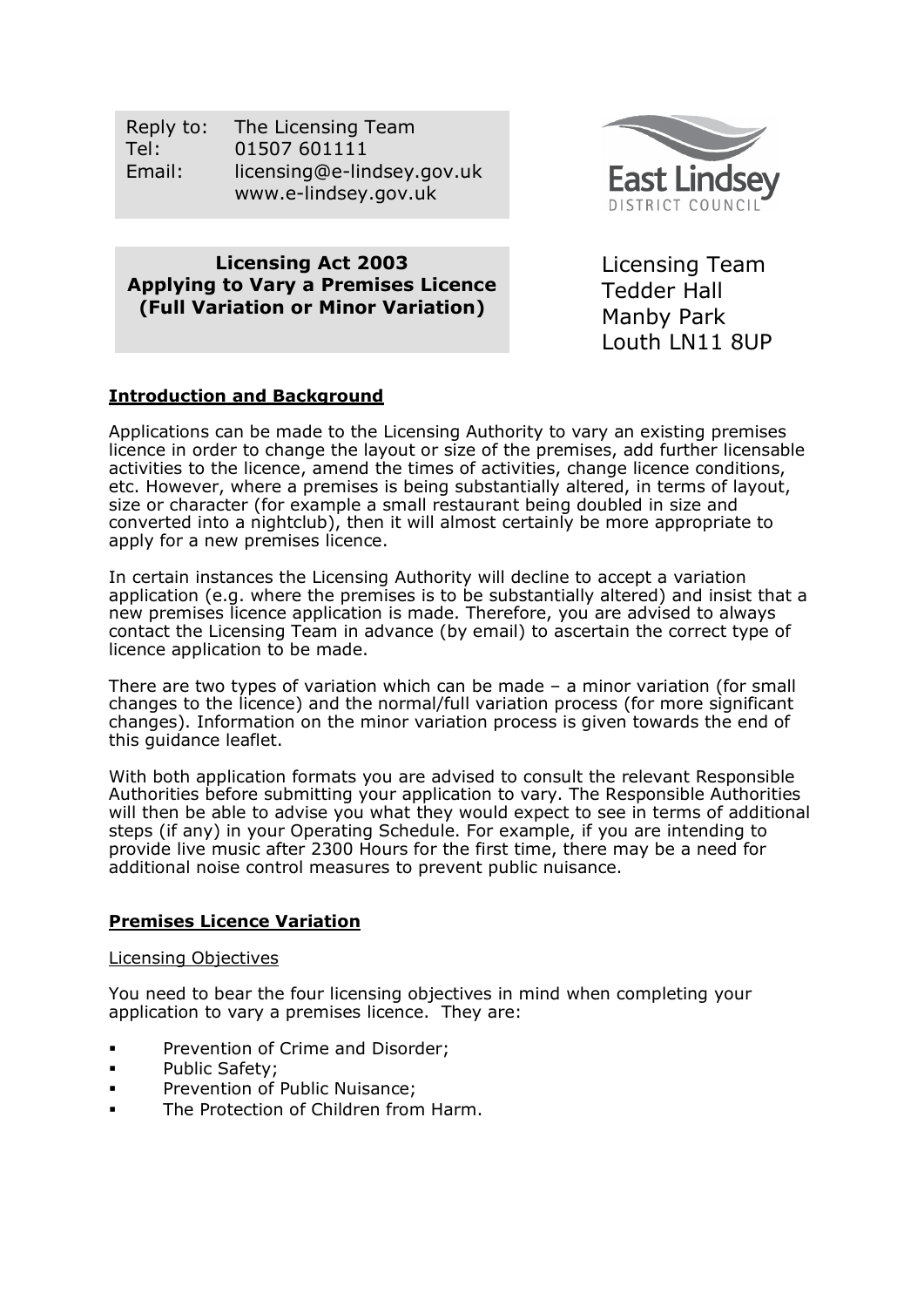## Incomplete Applications

We cannot accept incomplete applications. The time limit for processing will not start until you have supplied a correctly completed application, relevant fee, and all other documentation required. When returning incomplete or invalid applications to you we will endeavour to explain the reasons for return.

## Completing the Application for Variation of a Premises Licence

Please note that the relevant variation application form must be completed in BLACK ink. The form to make application for a variation is available on the Council's website at:

www.e-lindsey.gov.uk/article/9717/Alcohol-and-Entertainment-Premises-Licence

A Microsoft Word version of the variation application form can be found on the GOV.UK website at:

www.gov.uk/government/publications/premises-licence-variation-application-form

Details of the relevant application licence fees are shown in Appendix 1 of this leaflet (fees are based on the non-domestic rateable value of the premises).

#### Application Form - Applicant Details

This part of the application form concerns the type of applicant you are. Tick the appropriate box.

Only the existing premises licence holder can apply to vary a premises licence. If you are taking over an existing premise you will need to complete an application for transfer before you submit an application to vary.

Go to the part of the form relating to the section you have ticked – e.g. Part A for individual applicants, and complete that part.

#### Start Date

Please indicate when you wish the variation to take effect from. Note that it will take a minimum of four weeks to grant a normal variation and longer if relevant representations (objections) are received.

#### Proposals

Please summarise your proposals in the box on page 2 of the application form – give a brief outline of the nature of your variation. For example: To extend the hours for sale of alcohol to 0100 Hours Thursday to Saturday night.

Times should be given in the 24-hour clock.

Please tick the boxes for those things you wish to change and leave the boxes blank for those things which will remain the same. If the proposed change involves a change in the building rather than the type or times of licensable activity please tick all of the boxes for licensable activities that will take place in the altered building.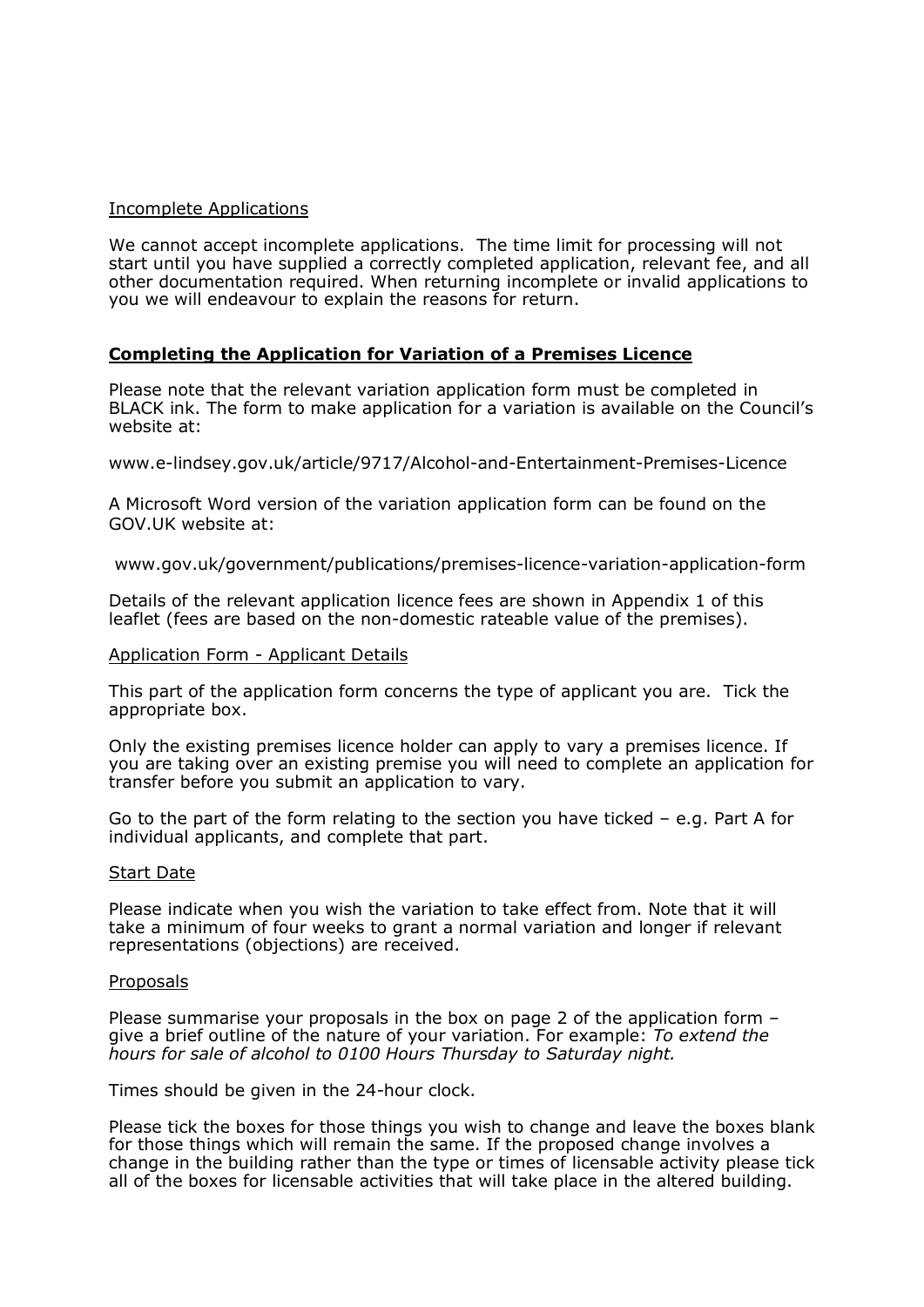Licensable Activities - Please complete the corresponding boxes A to M for the licensable activity you wish to change (every box ticked on the previous section). If there is no change in a particular licensable activity please leave that box blank. Where there is a change in a licensable activity please complete the time boxes to reflect the total hours now sought.

Please list activities that may give rise to concern in respect of children or indicate 'none' if there are not any.

If you are seeking to have conditions removed from your licence please list them in the box or attach a separate sheet.

#### Description of the Premises

Your description should state:

- Whether the premises are detached, terraced, etc. and what they adjoin, e.g. "terraced building adjoining taxi booking office and florist shop";
- **Description of main use of premises, e.g. pub, restaurant, nightclub,** newsagent, grocer, guesthouse;
- How many floors the premises consists of;
- Which floors are used for licensable activities;
- What entertainment facilities are provided, if applicable;
- Brief descriptions of what other parts of the premises are used for.

So for example you might say, "Three storey detached building used primarily as public house. Top floor used for hotel accommodation, first floor has a function room hired out for private parties. Ground floor consists of bar area and kitchen. Bar area used for public to drink and dance. Piano and karaoke machine in bar area."

Include any other information you feel may be relevant to the licensing objectives.

#### Licensed Activities and Opening Times

You must state what licensable activities you intend to provide, and the times you would like to do this. Times must be given in the 24-hour clock.

All times commence at 12 midnight where applicable. There are two boxes for times, to account for when you remain closed during the day (or do not wish to provide licensable activities).

Let's say you wanted to open from 11.00am to 11.00pm on Mondays to Thursdays, 11.00am to 2.00am on Fridays and Saturdays, and from 11.00am to 10.30pm on Sundays. You would fill the boxes in like this:

| <b>Supply of alcohol</b> |              |        |
|--------------------------|--------------|--------|
| Day                      | <b>Start</b> | Finish |
| Mon                      | 1100         | 2300   |
|                          |              |        |
| Tue                      | 1100         | 2300   |
|                          |              |        |
| Wed                      | 1100         | 2300   |
|                          |              |        |
| Thur                     | 1100         | 2300   |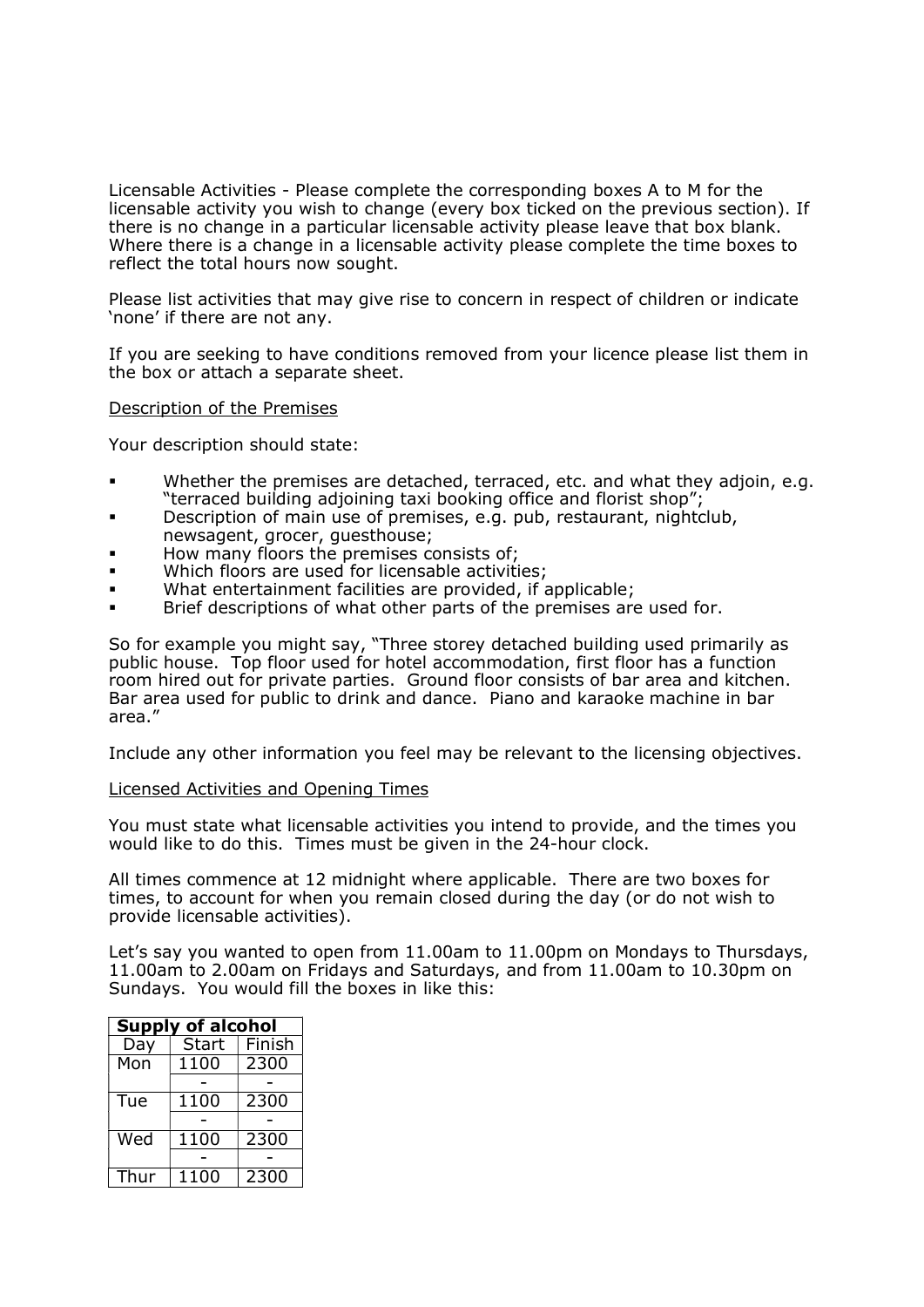| Fri | 1100              | 0000 |
|-----|-------------------|------|
|     |                   |      |
| Sat | 0000              | 0200 |
|     | $11\overline{00}$ | 0000 |
| Sun | 0000              | 0200 |
|     | $110\overline{0}$ | 2230 |

## Seasonal Variations

This would allow you to open later on say, Christmas Eve, or to open later during the summer months (you would have to specify which months). You need to say when you want to open and for how long (e.g. "Christmas Eve from 1100 Hours until 0300 Hours"). We recommend you use this box if you know you want to open later during seasonal periods, rather than wasting a Temporary Event Notice (TEN) in applying for extensions.

#### Non Standard Timings

This caters for special events or Bank Holidays, for example. In addition we would recommend that you consider using this box to address the issue of New Year's Eve (if you wish to have no restriction in hours from New Year's Eve into New Year's Day) and British Summertime (BST) (if your times are likely to be effected by the change on the night when we change to BST). We would suggest the following wording on your application:

- New Year's Eve from normal opening hour until New Year's Day closing hour.
- On the morning on which British Summertime begins the terminal hour shall be extended by one hour.

## Indoors or Outdoors

If licensed activities will take place in a building or similar structure, please tick "Indoors". If activities are to take place in the open air, or with a roof cover and no side wall covers, please tick "Outdoors". If your premises have a garden (for example) and you would like licensable activities to take place in the garden, you would tick both boxes.

## Further Details

You are expected to state the type of activity to be authorised and where applicable, the frequency of these activities. (If you intend to provide licensed activities regularly you do not need to specify this).

## For example:

 $Plays - if the premises licence is for a one off event, you would put the play title$ here. Otherwise you would state, for example, whether the plays are for children only, a mixed audience, for an amateur dramatics association, and so on.

Film Exhibitions – if a cinema, you may say here how many screens you have. You may describe the type of films you intend to show, e.g. art films, mixed films for all age ranges, and so on.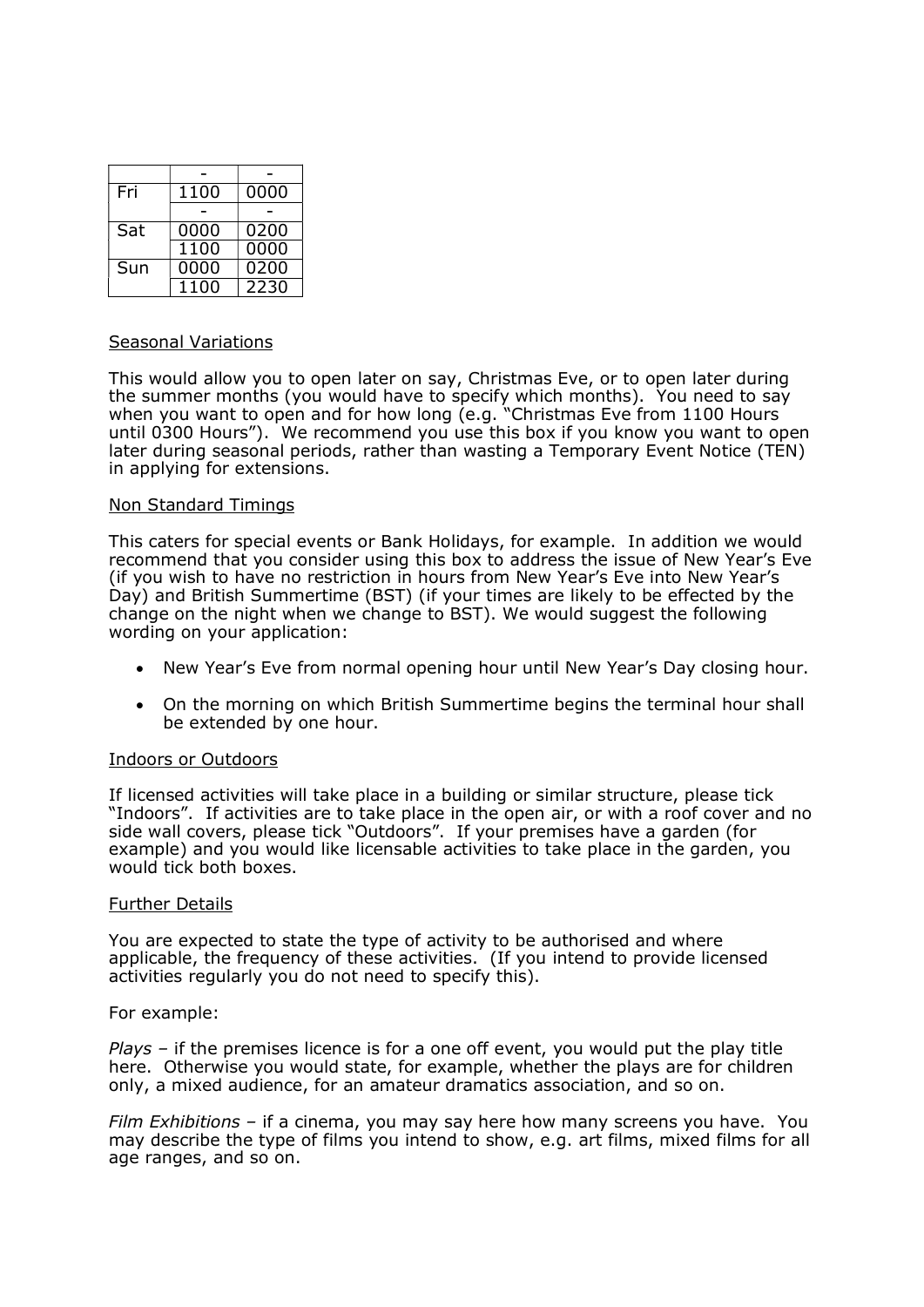Indoor Sporting Events – describe the type of sports you intend to provide.

Boxing and Wrestling Entertainments – the category of fights you may wish to provide, whether they will be professional or amateur and so on.

Performance of Live Music – how many musicians do you intend to have performing, what type of music will they play, and will the music be amplified or unamplified?

Playing of Recorded Music – what sort of recorded music? Will it be a DJ or a sound system? What is the power output of any sound system to be used? Will you be providing karaoke?

Performance of Dance – what type of dancing? Will there be a stage or will it be roaming dancers, such as strippers?

Entertainment of a Similar Description – describe the type of entertainment, e.g. comedy shows, hypnotism performances etc.

Late Night Refreshment – Say what you intend to do, e.g. selling food for takeaway purposes only, selling food for consumption on the premises, the type of food you sell etc.

You can also use this section to tell us how often you are likely to use the licence, e.g. "Plays will only be held once a month for no more than three days at a time".

## Activities That May Give Rise to Concern in Respect of Children

This could include nudity or semi-nudity (such as exotic dancers) or the presence of gaming machines. The Council's Statement of Licensing Policy includes provisions regarding nudity and is available from the Council Website (www.e-lindsey.gov.uk) under the Business Licensing Section. If you are proposing to undertake activities of this type, then you are strongly advised to view the Council's Policy.

You should also be aware that this Authority has adopted the licensing requirements for Sexual Entertainment Venues (SEVs). These new licensing powers came into force on 1 February 2011. The general effect of adopting these provisions is that it requires lap and pole dancing venues to hold a specific SEV licence. The application fee for a new SEV licence is currently £1,200.00.

However, premises which provide relevant (sexual) entertainment (e.g. lap and pole dancing, strippers, etc.) on an infrequent basis are not required to be licensed as a SEV by the Council. These exempted premises are defined as premises where:

- No relevant entertainment has been provided on more than 11 occasions within a 12 month period.
- No such occasion has begun within a period of one month beginning with the end of the previous occasions.
- No such occasion has lasted longer than 24 hours.

Such exempt premises are regulated and controlled under the Licensing Act 2003 (e.g. alcohol and regulated entertainment licensing), in so far as they are providing regulated entertainment under that Act.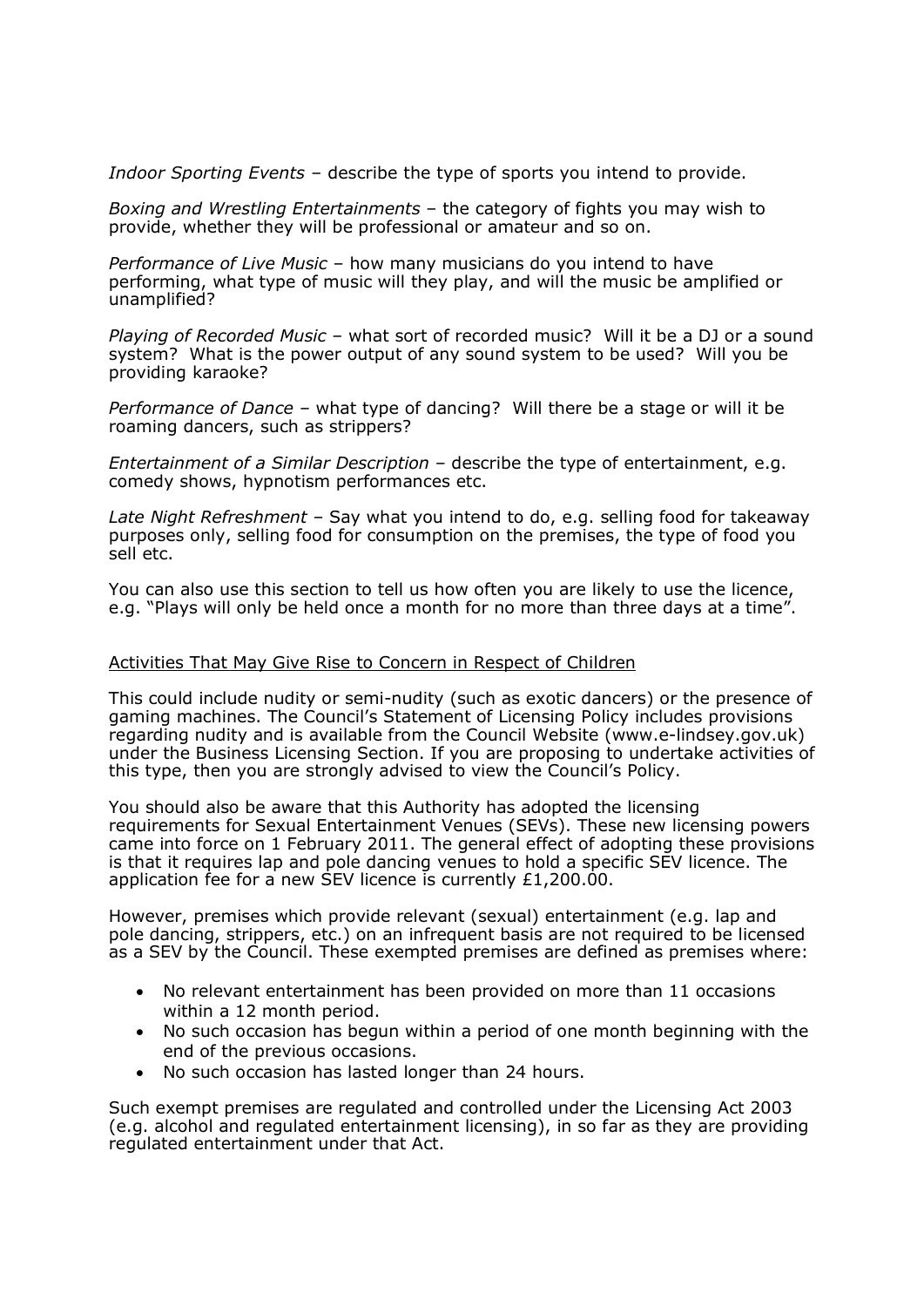## Hours Premises Are Open to the Public

State the earliest time people are admitted to the premises, and the latest time they will leave. If you do no wish to restrict the opening hours of the premises then you should state 'no restriction regarding the opening hours of the premises'.

## Steps You Intend to Take to Promote the Four Licensing Objectives

This is a very important part of the form. You must use this area to demonstrate that you can run your business without contravening any of the four licensing objectives.

You need to satisfy the Responsible Authorities and any other interested parties (e.g. local residents), that you can run the premises responsibly and in accordance with the licensing objectives. If these people do not feel the steps you propose are adequate, they may object to the application being granted.

It is clearly in everybody's interests to reduce the likelihood of people objecting to your application. You should therefore think very carefully about how you are going to address the four licensing objectives.

Some examples of things you may wish to consider are given below.

## General – All Four Licensing Objectives

- Providing SIA registered door supervisors;
- Staff training on licensing issues:
- Installing a CCTV and recording system.

## The Prevention of Crime and Disorder

- **Drugs policies/notices;**
- **•** Providing adequate lighting;
- Age restrictions;
- Search policies;
- Provision of an incident book
- Bottle bans.
- Provision of toughened glass drinking vessels (when appropriate).

## Public Safety

- Provision of emergency lighting;
- **Provision of additional escape routes;**
- **Accommodation limits;**
- **First Aid provision;**
- Seating arrangements;
- Use of special effects;
- Number of attendants.

## The Prevention of Public Nuisance

This area is particularly important if you are seeking licence hours extending beyond 2300 Hours.

- Provision and use of a noise limiting device set to a level agreed with the Council's Environmental Protection Team;
- Secondary glazing/soundproofing;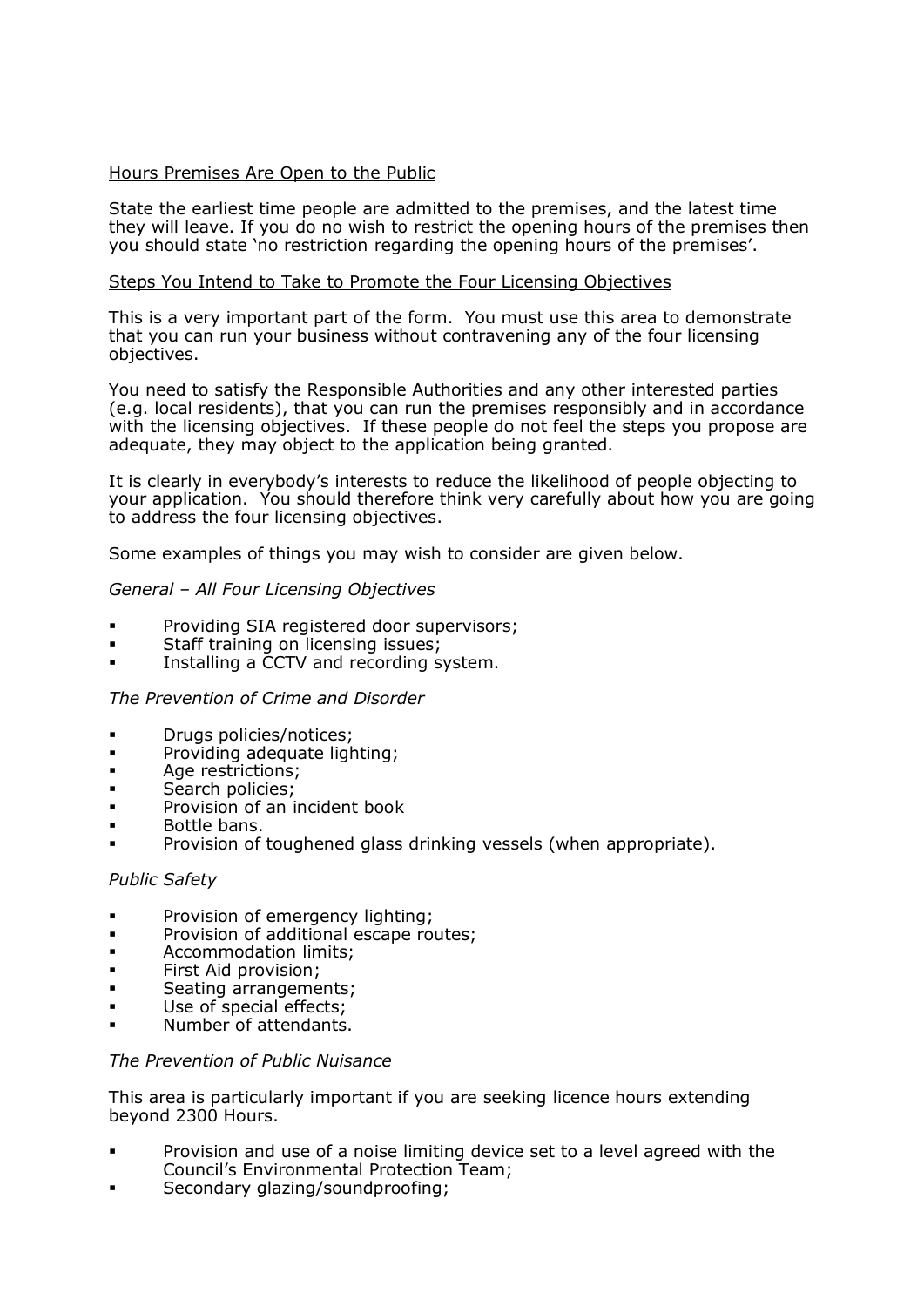- Noise patrols of the local area;
- Keeping the music to a reasonable level;
- **Litter clearance:**
- **Considerate loading/unloading arrangements;**<br>Controlling poxique odours from cooking etc:
- Controlling noxious odours from cooking, etc;
- Not using external areas after a certain time;
- **Restricting hours that amplified music can take place;**
- **Keeping doors and windows closed while the licence is being used;**
- **Prevention of light pollution:**
- Notices asking patrons to leave quietly.

## The Protection of Children from Harm

- Challenge 21 or 25 Proof of Age Scheme;
- Under age sales refusal register;
- **Till prompts regarding age restricted products;**
- Restricting access to adult entertainment, e.g. lap dancing, age restricted films etc;
- Provision of children's areas;
- **DBS** checks of staff involved in looking after young people;
- **Proof of age cards:**
- Prevention of access to gaming machines;
- A limit on the hours during which children can be present on the premises;
- Requirement to be accompanied by an adult;
- Requirement for attendants to be present when children's activities are taking place.

You are not expected to address issues already covered by existing legislation, e.g. "I will not serve to people who are obviously drunk" or "I will not serve alcohol to under-18's".

Whatever you put in this section will become a condition of your licence.

Therefore, you should not volunteer to do anything that you are not able, or not prepared, to do if the variation is granted.

## Best Practice for Alcohol Sales

We advise applicants to take the following steps to prevent the sale of alcohol to under age customers:

- Clearly display signs advising that it is illegal to sell alcohol to people under 18.
- Clearly display signs advising that it is illegal for people under 18 to buy alcohol.
- Adopt a policy of requesting proof of age documents for anyone wanting to buy alcohol who appears to be under 21 or 25 years of age, and display signs to let staff and customers know about this policy.
- Keep an 'under age sales refusal register' to record incidents of people being refused alcohol because they appear to be under age.

## Documents to be Included With the Application

You must enclose the following

The relevant licence fee;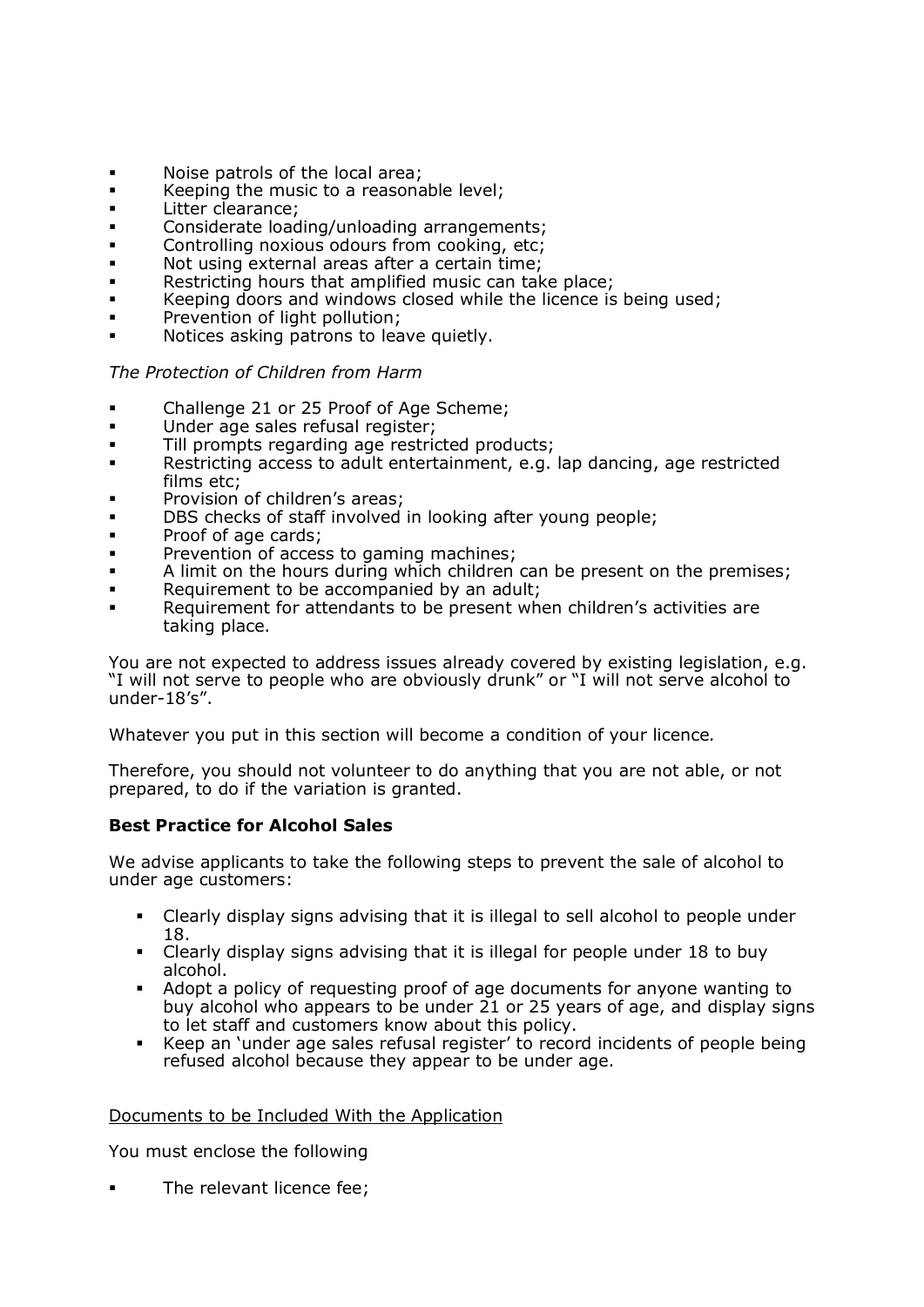- A plan of the premises if you are seeking to vary the layout or extent of the premises. The plan should be drawn to a scale of 1 cm to 100 cm (1:100), unless we have previously confirmed in writing to you that an alternative scale is acceptable. See the attached Appendix 2 for the details, which the plan must show.
- The current premises licence

If you cannot find the current premises licence then you must give written reasons why this is not possible.

#### **Signatures**

If the application is made by a limited company, partnership or unincorporated association, someone who has the capacity to bind the company or partnership should sign. Your Agent may sign providing he or she has actual authority to do so.

Where there are two applicants, they both must sign the form.

## Advertising Your Application

The Licensing Team will advertise the application on the Council's website for a period of twenty-eight days (wwww.e-lindsey.gov.uk).

In addition, you must advertise your application by way of a notice displayed at the premises for twenty-eight consecutive days (starting on the day after which the application was given to the Licensing Authority). A form for this purpose is included at Appendix 3 of this leaflet – the notice must be printed on light blue paper. You should legibly complete the notice using black ink in the same font size as the rest of the notice. You should then prominently display the notice on or at the premises where the public can conveniently read it from the exterior of the premises. The notice must be maintained safe from damage or inclement weather. With this in mind you may wish to consider laminating the notice. Larger premises (more than fifty metres square) must display a copy of the notice every fifty metres along any perimeter abutting the highway. Council Officers will check that you have displayed the notice and your application will be invalidated unless this is done.

You must also publish notice of your application in the local press within ten working days of making the application (starting on the day after which the application was given to the Licensing Authority). A form for this purpose is enclosed (copy at Appendix 3 of this leaflet). You should send a copy of the newspaper containing the advertisement to us as soon as it is published.

You must organise and pay for the advertisement yourself.

The advertisement must contain the same information as the notice you display at the premises for 28 days. The notice must be published in a local newspaper circulating in the vicinity of the premises. There are three newspaper groups the Council recommend for this purpose:

Lincolnshire Target Group of Newspapers (published weekly) Telephone: 01522 255159 www.lincolnshirelive.co.uk

Lincolnshire Standard Group of Newspapers (published weekly) Telephone: 0207 023 7931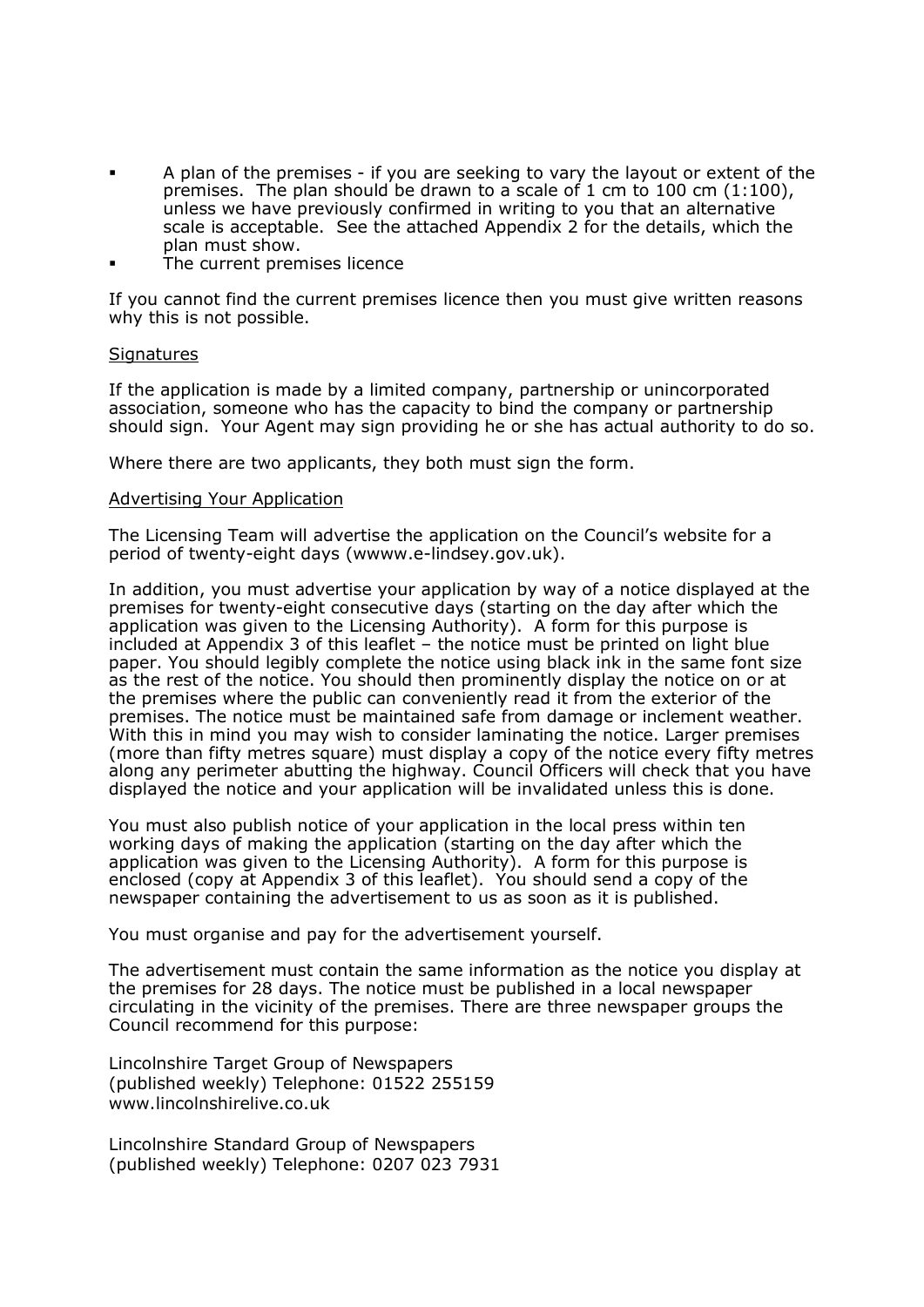\*Grimsby Telegraph www.grimsbytelegraph.co.uk

\*The Grimsby Telegraph - this newspaper is to be used only in relation to applications for premises licences in Holton le Clay and its immediate surrounding area.

We would suggest that you email an A4 copy of your notice to the newspaper of your choice so they can copy the wording for you.

You must make sure that the advert is placed in the edition of the newspaper that covers the area of the proposed licensed premises – you will not fulfil the public notice requirement if this is not the case.

Each newspaper will reserve space for you and create a simple public notice for your approval. Prices vary so please contact the publication for an estimate.

You will fail to make a valid application if you do not comply with the above requirements.

The Licensing Team operate a zero tolerance policy in respect of incomplete licence applications and will return any applications requiring substantial clarification or deemed invalid. You may therefore wish to place your notice in the newspaper at the limit of the ten working day period. This should ensure that you are not put to the cost of unnecessary advertising if your application is rejected for any reason.

You must send a copy of your application and all accompanying documentation to the following Responsible Authorities:

- Licensing (Alcohol & LNR) Team, Lincolnshire Police, Myle Cross Centre, Macaulay Drive, St Giles, Lincoln, LN2 4EL (email: countylicensinggroup@lincs.pnn.police.uk
- Health & Safety Team, East Lindsey District Council, Tedder Hall, Manby Park, LOUTH, LN11 8UP (email: commercial.team@e-lindsey.gov.uk)

(or the Health and Safety Executive (HSE) if the HSE are the relevant responsible authority in respect of the particular premises)

- Environmental Health Team, East Lindsey District Council, Tedder Hall, Manby Park, LOUTH, LN11 8UP (email: commercial.team@e-lindsey.gov.uk)
- Development Control Team, East Lindsey District Council, Tedder Hall, Manby Park, LOUTH, LN11 8UP (email: dev.control@e-lindsey.gov.uk)
- CFP, Lincolnshire Fire and Rescue, Harlaxton Road, Grantham, NG31 7SG (email: fire.safety@lincoln.fire-uk.org)
- Lincolnshire Safeguarding Children Board, Lincolnshire County Council, Room 131 - County Offices, Newland, LN1 1YL (email: LSCB@lincolnshire.gov.uk)
- Trading Standards Service, Lincolnshire County Council, Myle Cross Centre, Macaulay Drive, St Giles, Lincoln, LN2 4EL (email: tradingstandards@lincolnshire.gov.uk)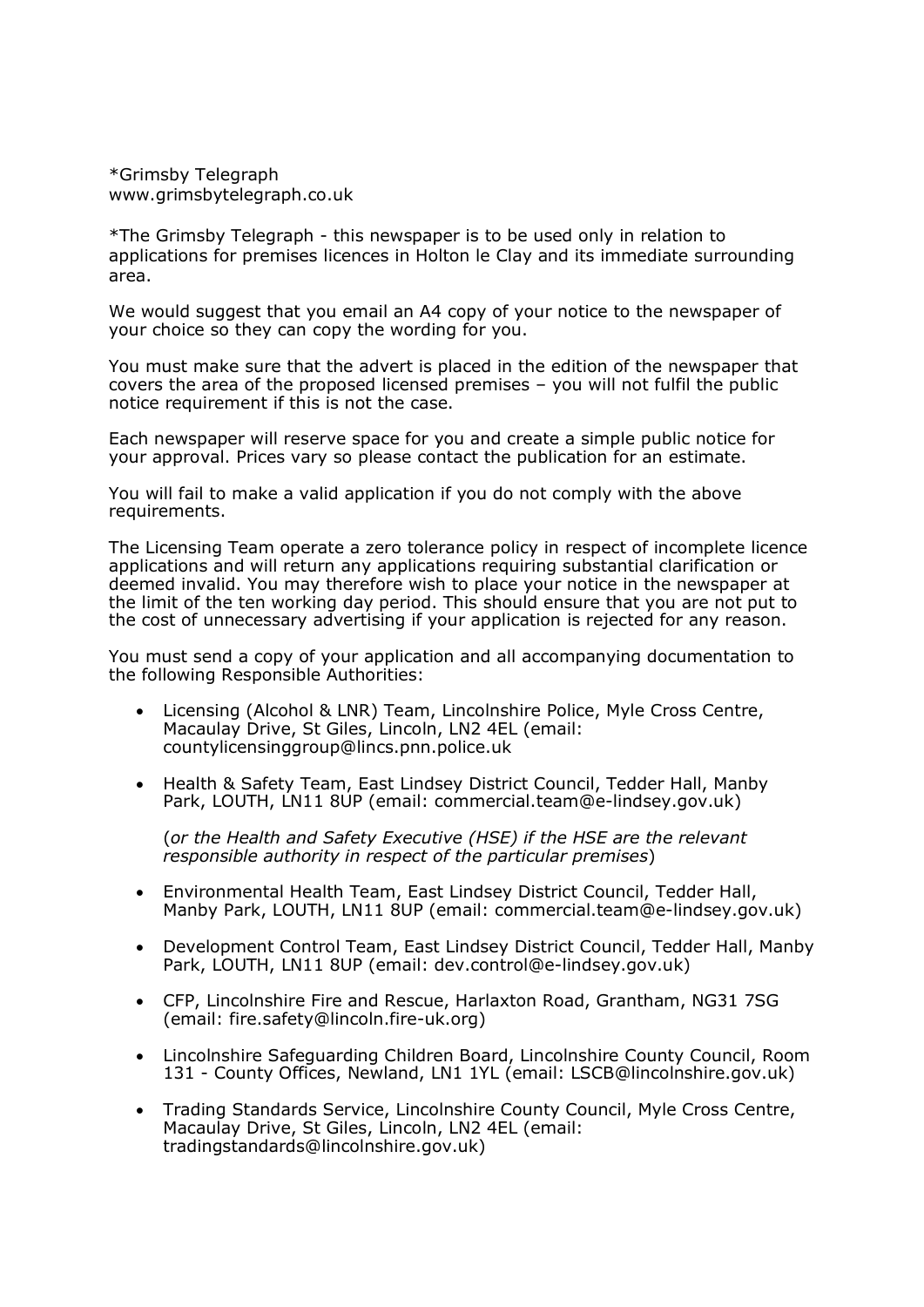Mr Simon Gladwin, Programme Officer (Substance Abuse), Public Health Directorate, Lincolnshire County Council, Room 3A Orchard House, Lincoln, LN1 1BA (email: simon.gladwin@lincolnshire.gov.uk)

Licence applications (regarding the sale of alcohol and/or the provision of late night refreshment) must also be copied to the Home Office (Immigration Enforcement Section) at:

 Alcohol & LNR - Home Office (Immigration Enforcement Section), Lunar House, 40 Wellesley Road, Croydon, CR9 2BY (alcohol@homeoffice.gsi.gov.uk)

You may wish to obtain proof of postage or receipt when sending the above copies. When submitting an application the Council would also ask you to confirm that you have forwarded the relevant copies to each of the above responsible authorities.

If your application is incomplete, you will have to resubmit it to these agencies.

## What Happens to your Application

Any of the above Responsible Authorities are entitled to make representations about your application, providing they are relevant to any of the four licensing objectives. Local residents and businesses may also make representations, providing they are relevant to any of the objectives.

## What Happens if Relevant Representations are Made?

If representations are made, the Council may initially try to mediate between parties.

If mediation fails, the Council's Licensing Sub Committee (consisting of Councillors) will determine your application.

You will be invited to attend the meeting to give evidence, answer questions, and call any witnesses. The Committee will listen to evidence from both sides before deciding whether to grant the application. They may grant it as requested, grant with conditions (provided these are relevant to the licensing objectives) or refuse your application.

## Appeals

If you are dissatisfied with a decision made by the Sub-Committee, you may appeal to the Lincoln Magistrates Court, within 21 days of being notified of the decision.

## Minor Variations to Premises Licences

The holder of a premises licence may apply to make minor variations to his/her licence. The application for a minor variation can be used, for example, to make minor changes to the layout of the premises or to add some activities to a licence (e.g. regulated entertainment), provided that the variation does not have an adverse effect on any of the licensing objectives.

However, the minor variation procedure may not be used to:

Extend the period for which the licence has effect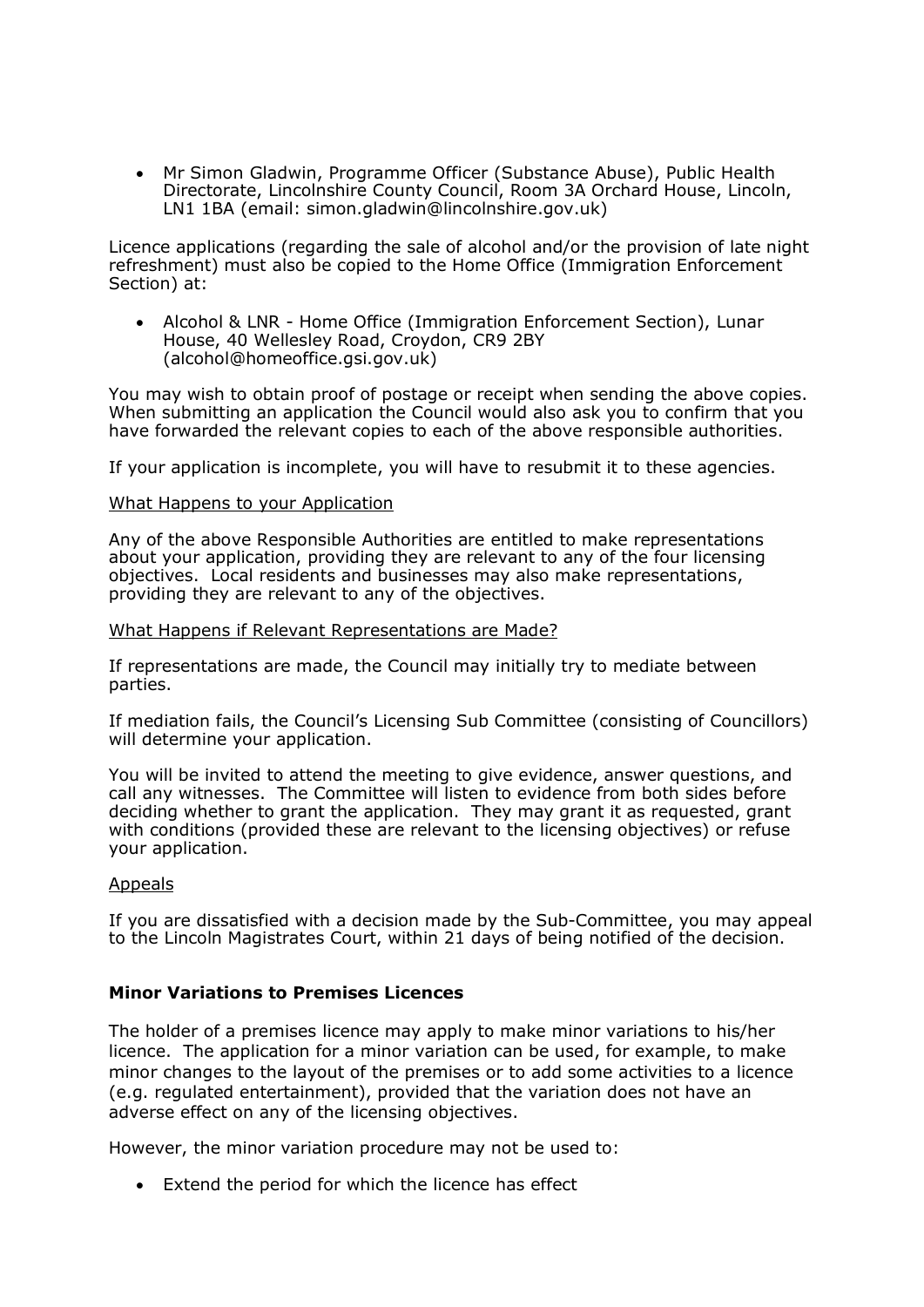- Vary substantially the premises to which it relates
- Change the Designated Premises Supervisor (DPS)
- Add the sale or supply of alcohol
- Aud the sale of supply of alcohol at any time between 11pm and 7pm; or
- Authorise an increase in the amount of time on any day during which alcohol may be sold or supplied.

It will be necessary to advertise the application by displaying a notice on the premises for a period of 10 working days beginning on the day after the application is made. A sample of the minor variation notice can be obtained by contacting the Licensing Team by email – the notice is different to that, used for normal variation applications, attached to the rear of this guidance leaflet. Do not, under any circumstances, use the notice at the rear of this leaflet to make a minor variation application.

The minor variation notice should be on white paper and placed on the premises in a position where it can be seen by people without the need for them to enter the premises. The completed white A4 notice must contain basic details such as a brief description of the proposed variation; name of the applicant or club; address of the premises; and date by which any interested party may make representations.

There is no requirement for the applicant to advertise the minor variation application in a local newspaper.

Applicants can volunteer conditions as part of the minor variations process, whether from their own risk assessment of the variation, or from informal discussions with the Responsible Authorities or the Licensing Authority

Once a full valid application has been received the Licensing Team will consult with the Relevant Authorities (e.g. Police, Fire and Rescue Service, Environmental Health etc.) – if it is appropriate to do so.

If no objections are received, within the 10 working day consultation period, we will grant the minor variation. If, however, we receive valid representations (objections) that show that the application may have an adverse effect on any of the licensing objectives we are obliged to reject the application and it would then be necessary to make an application for a full variation of the licence.

There are no hearings under the minor variation process. A Licensing Officer acting under delegated powers will determine the application.

It is important to note that objections can be made by local residents if they feel they would be affected by the variation.

The form to make application for a minor variation is available on the Council's website at:

www.e-lindsey.gov.uk/article/9717/Alcohol-and-Entertainment-Premises-Licence

Further guidance and a Microsoft Word version of the minor variation application form can be found on the GOV.UK website at:

www.gov.uk/government/publications/minor-variations-to-premises-licenceapplication-form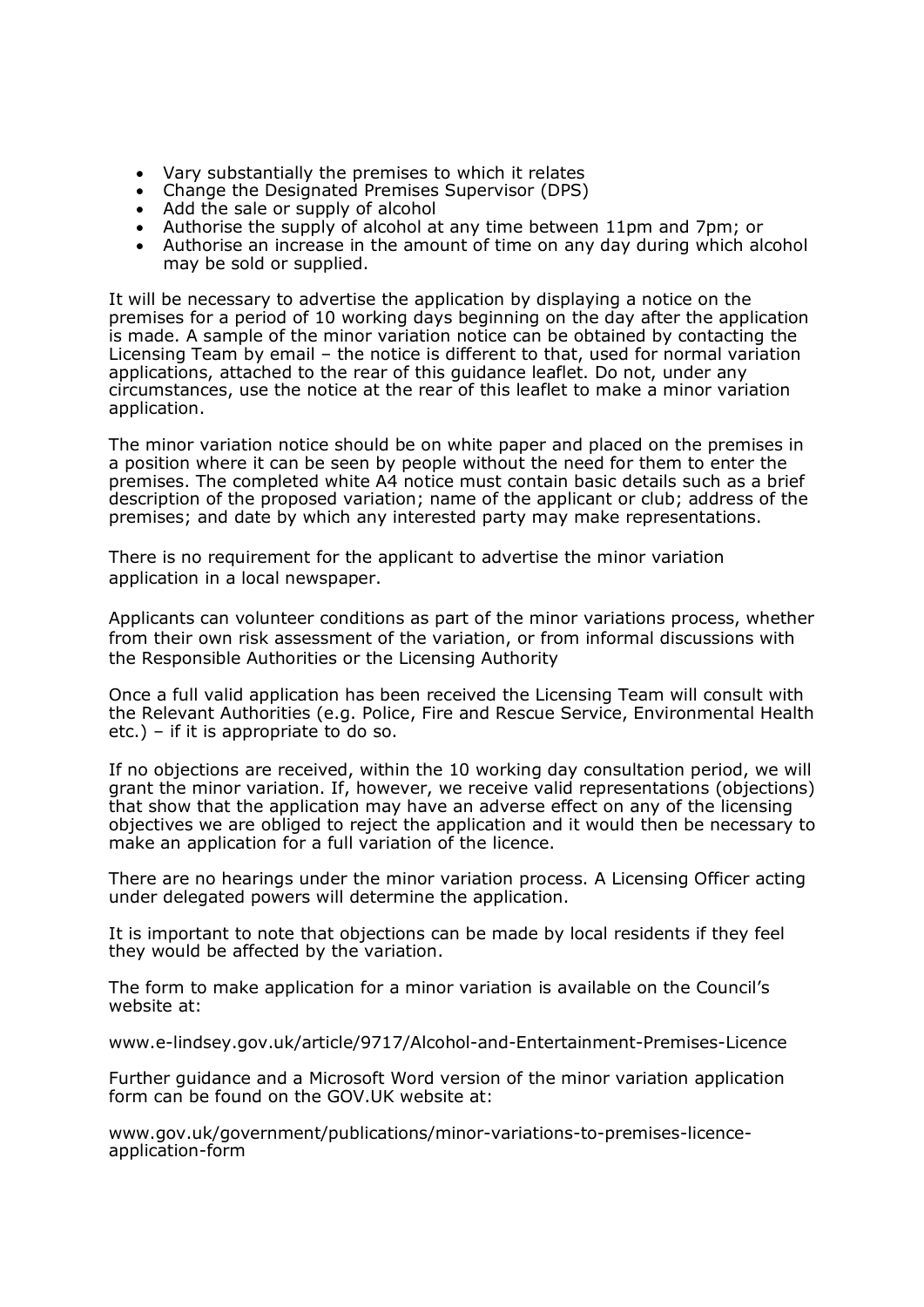The application form should be completed and sent with the application fee of £89 to the Licensing Team. Cheques should be made payable to East Lindsey District Council.

Please contact the Licensing Team by email if you require any further information on the subject of minor variations.

The information and guidance contained in this leaflet is provided for information purposes only. However, in attempting to simplify the law, certain requirements have been omitted. Full details of what you must do are in the legislation itself. Every reasonable effort is made to make the information and commentary accurate and up to date, but East Lindsey District Council assumes no responsibility for its accuracy and correctness, or for any consequences of relying on it. Laws can and do change. This information was accurate when produced, but may have changed since. We must advise that only the Courts can give an authoritative opinion on statute law.

The information and commentary does not, and is not intended to, amount to legal advice to any person on a specific case or matter. You are strongly advised to obtain specific personal advice from a solicitor or licensing consultant about your case or matter and not to rely entirely on the information or comments in this leaflet.

Leaflet Last Revised June 2020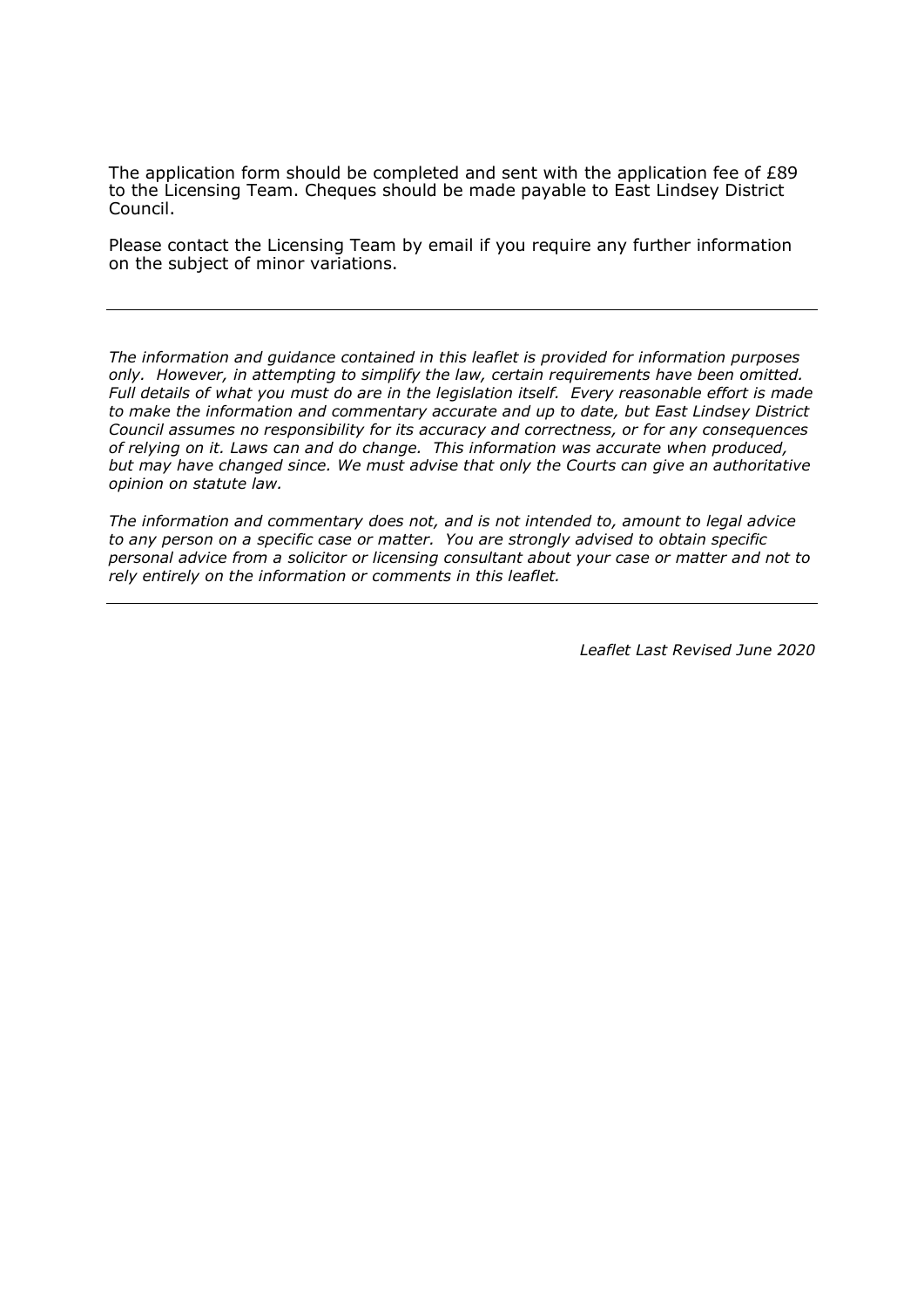## Appendix 1 - Licensing Act 2003

## Application Fees Payable for new premises licence or variation of a premises licence.

The application fee is based on the Non-Domestic Rateable Value (NDRV) of the premises and is set out below:

| Rateable Value                     | <b>Band</b> |
|------------------------------------|-------------|
| No rateable value and up to £4,300 | A           |
| £4,300 to £33,000                  | B           |
| £33,001 to £87,000                 | $\subset$   |
| £87,001 to £125,000                | D           |
| £125,001 and above                 | F           |

| <b>Band</b> | Fee  |
|-------------|------|
| A           | £100 |
| B           | £190 |
| C           | £315 |
| D           | £450 |
| E           | £635 |

If the premise is in Band D or E and is used exclusively or primarily for consumption of alcohol on the premise, the fees shall be as follows:

| Band | Fee   |
|------|-------|
|      | £900  |
|      | £1905 |

Information on the rateable value to which your application relates can be obtained from www.gov.uk/correct-your-business-rates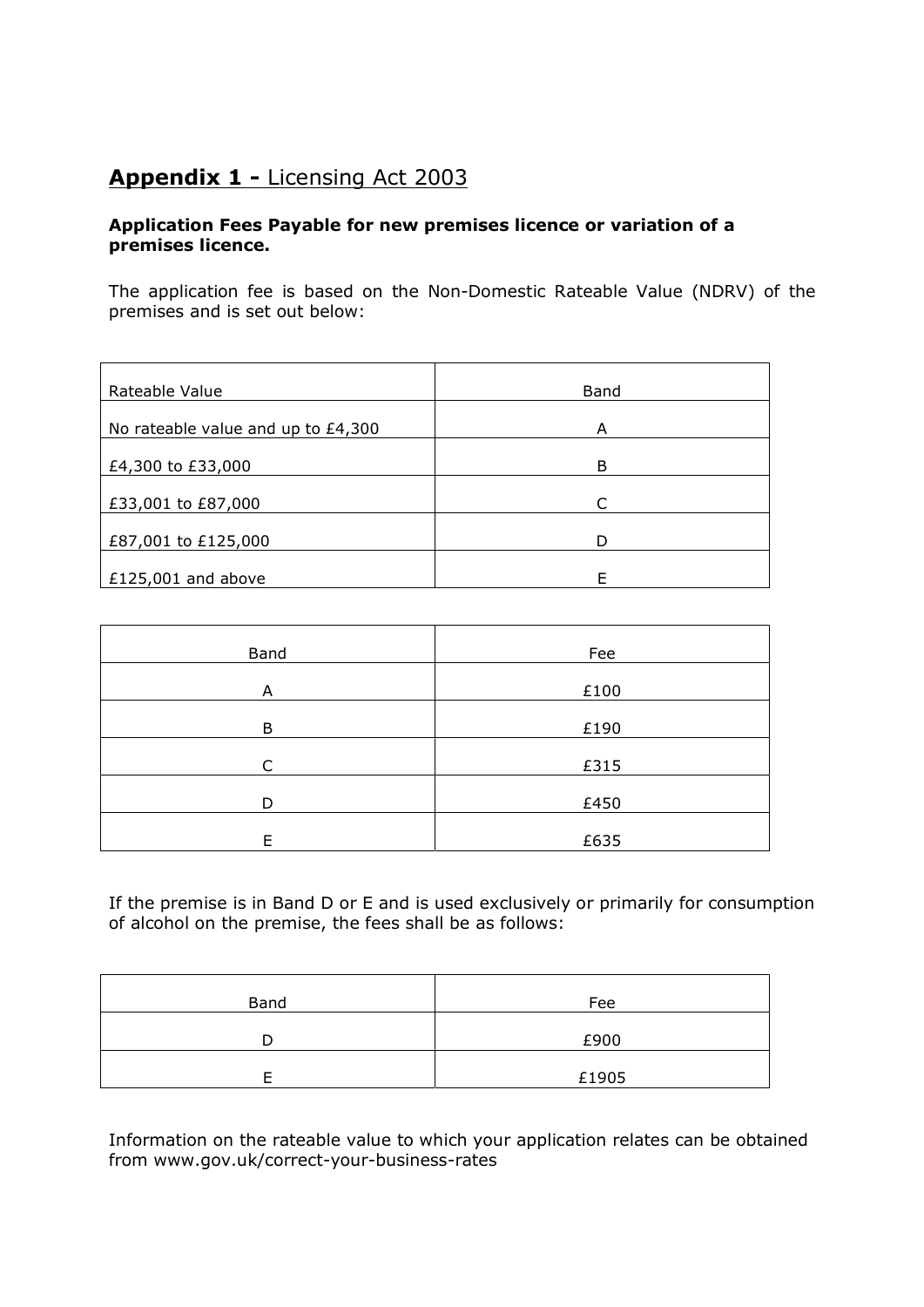## PLEASE NOTE:

If the premises licence relates to the provision of regulated entertainment only then no fee will be payable in respect of the following premise types:

- Schools and colleges
- Village, parish and community halls or similar buildings
- Church hall, chapels or similar buildings

## Annual Fees for premises licence.

An annual fee for premises licences will become due and payable each year on the anniversary of the date of the grant of the licence.

The annual fee is based on the Non-Domestic Rateable Value (NDRV) of the premises and is set out below:

| <b>ANNUAL FEE</b> |            |  |
|-------------------|------------|--|
| <b>BAND</b>       | <b>FEE</b> |  |
| <b>BAND A</b>     | £70        |  |
| <b>BAND B</b>     | £180       |  |
| <b>BAND C</b>     | £295       |  |
| <b>BAND D</b>     | £320       |  |
| <b>BAND E</b>     | £350       |  |

There are additional and multiplier fees for exceptionally large scale venues (5,000 people +) and premises used exclusively or primarily for the supply of alcohol for consumption on the premises (Bands D and E only). For further information please contact the Licensing Team.

The Government sets all fees centrally. East Lindsey District Council has no control over the level of licence fees.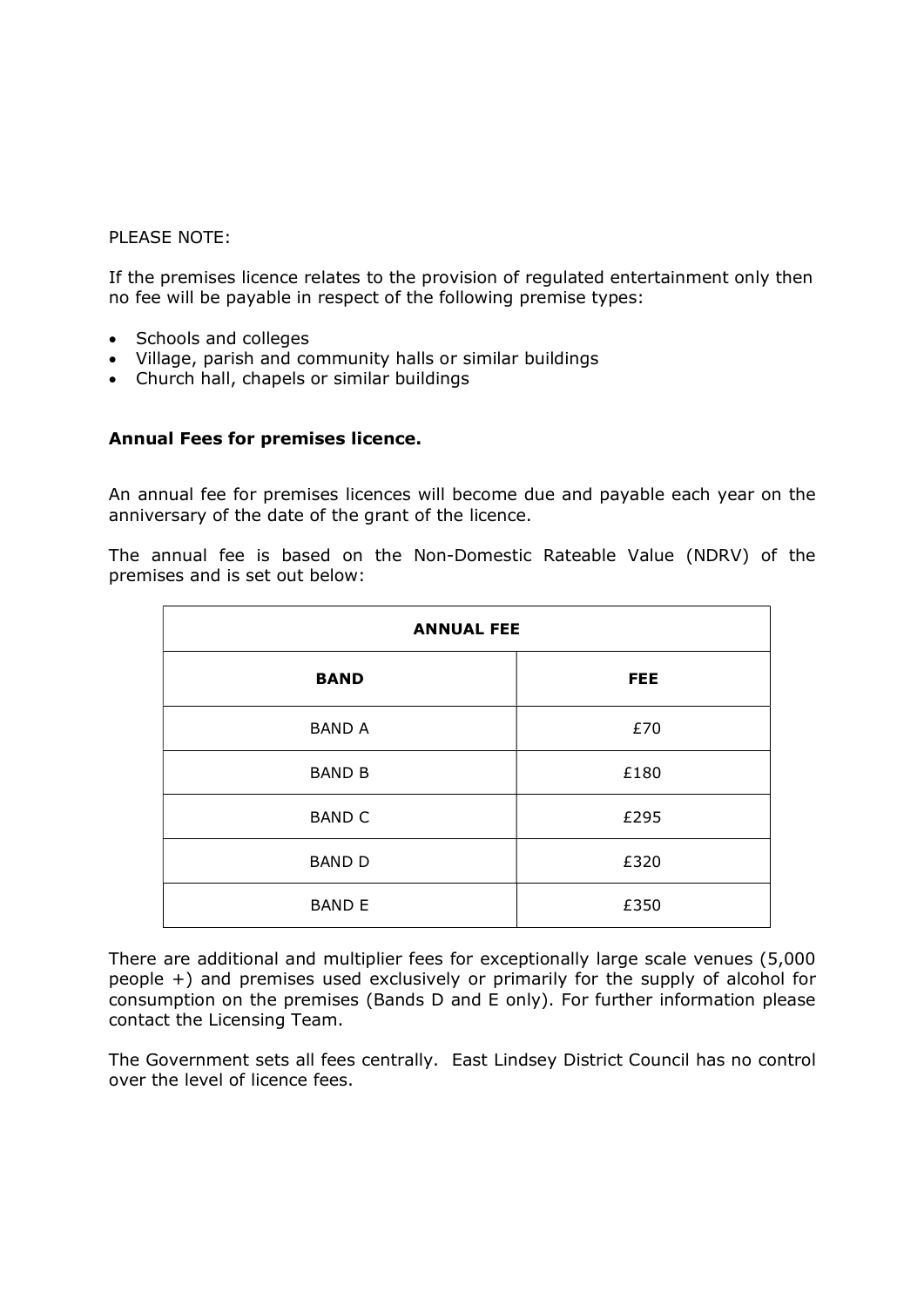## Appendix 2 - Plans

Details of plans to be submitted with applications.

A plan of 1:100 scale of the premises which should include the following details:

- the extent of the boundary of the building, if relevant, and any external and internal walls of the building and, if different, the perimeter of the premises;
- the location of points of access to and egress from the premises;
- if different from the sub-paragraph above the location of escape routes from the premises;
- **i** in a case where the premises is to be used for more than one licensable activity, the area within the premises used for each activity;
- fixed structures (including furniture) or similar objects temporarily in a fixed location (but not furniture) which may impact on the ability of individuals on the premises to use exits or escape routes without impediment;
- in a case where the premises includes a stage or raised area, the location and height of each stage or area relative to the floor;
- in a case where the premises includes any steps, stairs, elevators or lifts, the location of the steps, stairs, elevators or lifts;
- **i** in the case where the premises includes any room or rooms containing public conveniences, the location of the room or rooms;
- the location and type of any fire safety and any other safety equipment including, if applicable, marine safety equipment; and
- the location of a kitchen, if any, on the premises.

The plan may include a legend through which the matters mentioned or referred to are sufficiently illustrated by the use of symbols on the plan.

## PLEASE NOTE: The plan must show the location and type of any fire safety and any other safety equipment.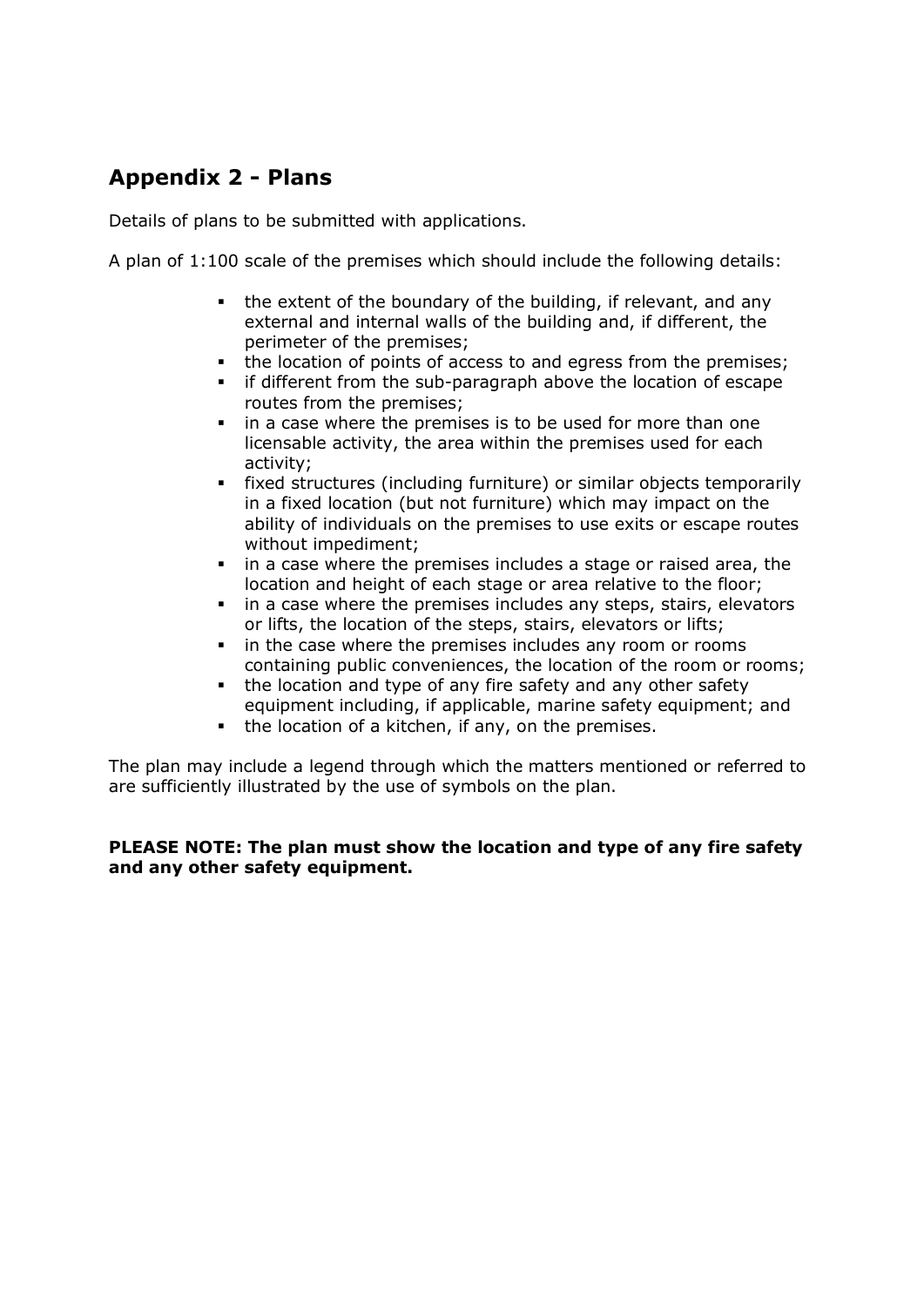# LICENSING ACT 2003 - APPLICATION FOR THE VARIATION OF A PREMISES LICENCE

**NOTICE IS HEREBY GIVEN** that an application to vary a Premises Licence under the above-mentioned legislation has been made by (Name:) to East Lindsey District Council in respect of premises known as (Premises Name:) which are situated at (Premises Postal Address:)

A brief description of the proposed variation, is as follows:

The record of the application may be inspected at the offices of The Licensing Team, East Lindsey District Council, Tedder Hall, Manby Park, Louth, LN11 8UP, during normal office hours.

Any representations by interested parties or responsible authorities regarding the application must be made in writing to the Licensing Team, East Lindsey District Council at the above address by # Insert correct date

It is an offence, liable on summary conviction to a fine up to Level 5 (£5000) on the standard scale, to knowingly or recklessly make a false statement in connection with the application.<br>\* Delete as appropriate

# Insert correct date (this must be 28 days after the day on which the application was given to the Council)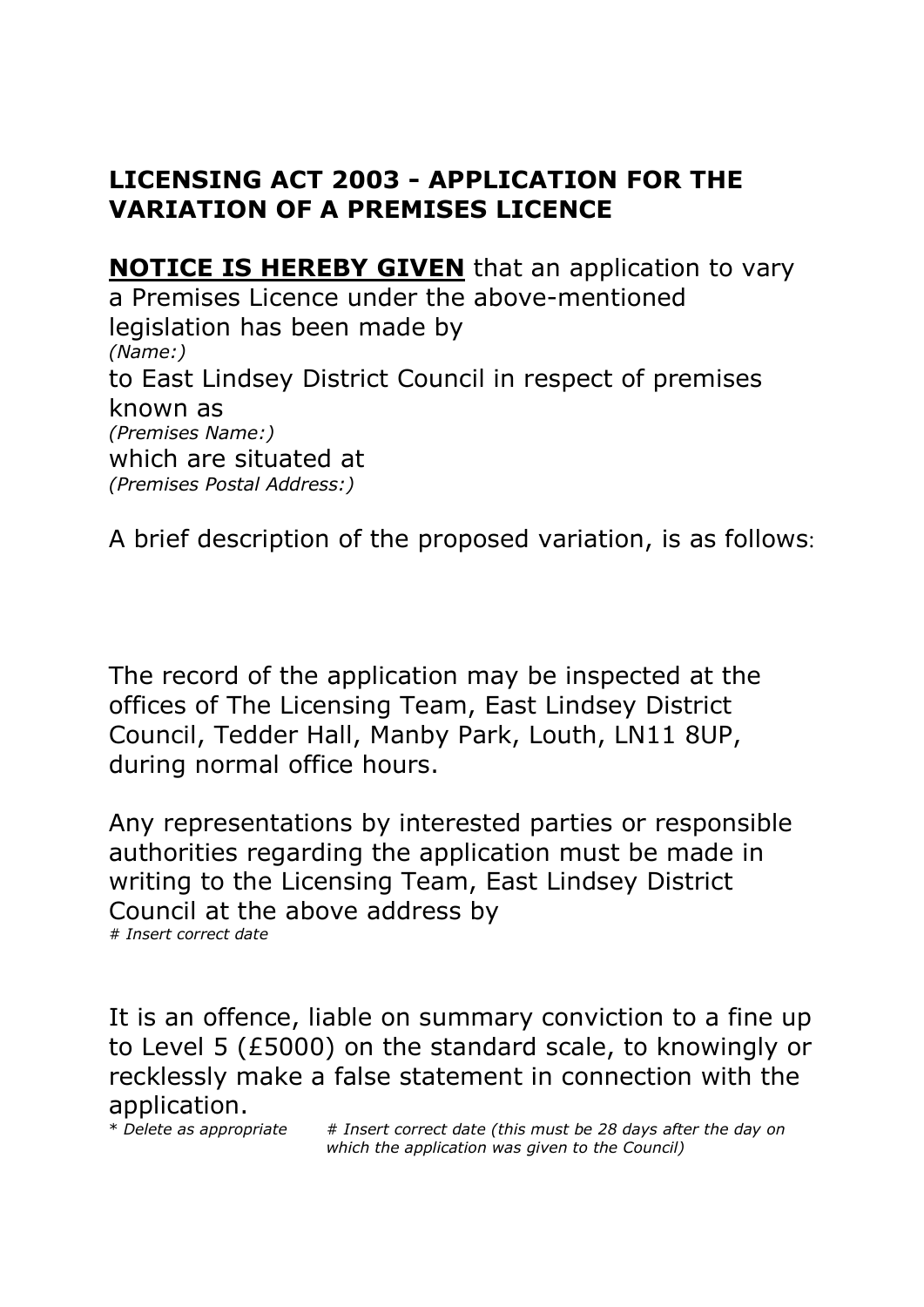This Page Have Been Left Intentionally Blank